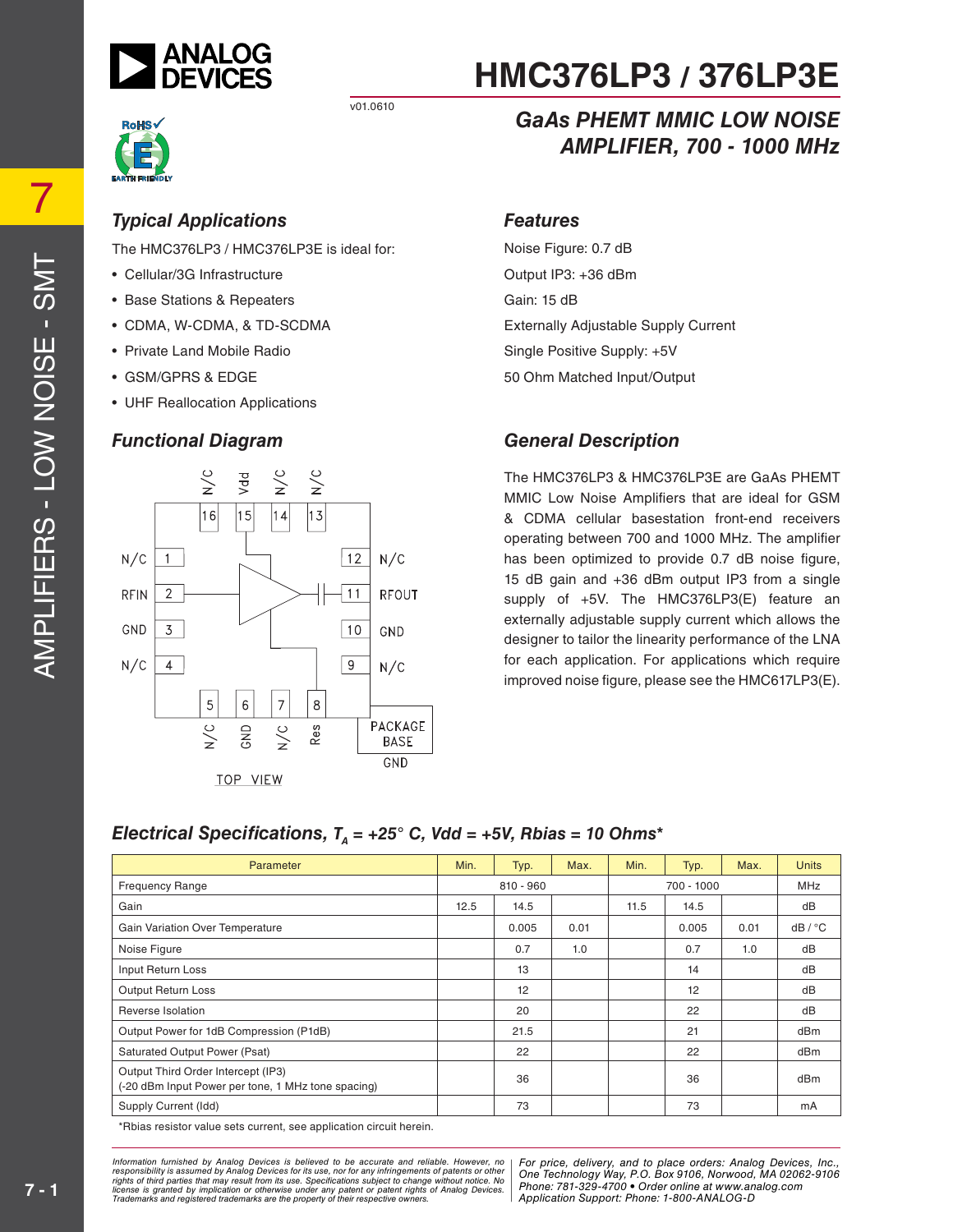



#### *Broadband Gain & Return Loss Gain vs. Temperature*



*Input Return Loss vs. Temperature*



*Reverse Isolation vs. Temperature Noise Figure vs. Temperature*



# **HMC376LP3 / 376LP3E**

## *GaAs PHEMT MMIC LOW NOISE AMPLIFIER, 700 - 1000 MHz*



#### *Output Return Loss vs. Temperature*





AMPLIFIERS - LOW NOISE - SMT AMPLIFIERS - LOW NOISE - SMT

7

at may result from its use. Specifications subject to change without notice. No<br>polication or otherwise under any patent or patent rights of Analog Devices Phone: 781-329-4700 • Order online at www.a spective owners.  $\blacksquare$  Application S *Information furnished by Analog Devices is believed to be accurate and reliable. However, no*  responsibility is assumed by Analog Devices for its use, nor for any infringements of patents or other<br>rights of third parties that may result from its use. Specifications subject to change without notice. No<br>license is gr

ed by Analog Devices is believed to be accurate and reliable. However, no | For price, delivery, and to place orders: Analog Devices, Inc.,<br>umed by Analog Devices for its use, not for any infringements of patents or other *Phone: 781-329-4700 • Order online at www.analog.com Application Support: Phone: 1-800-ANALOG-D*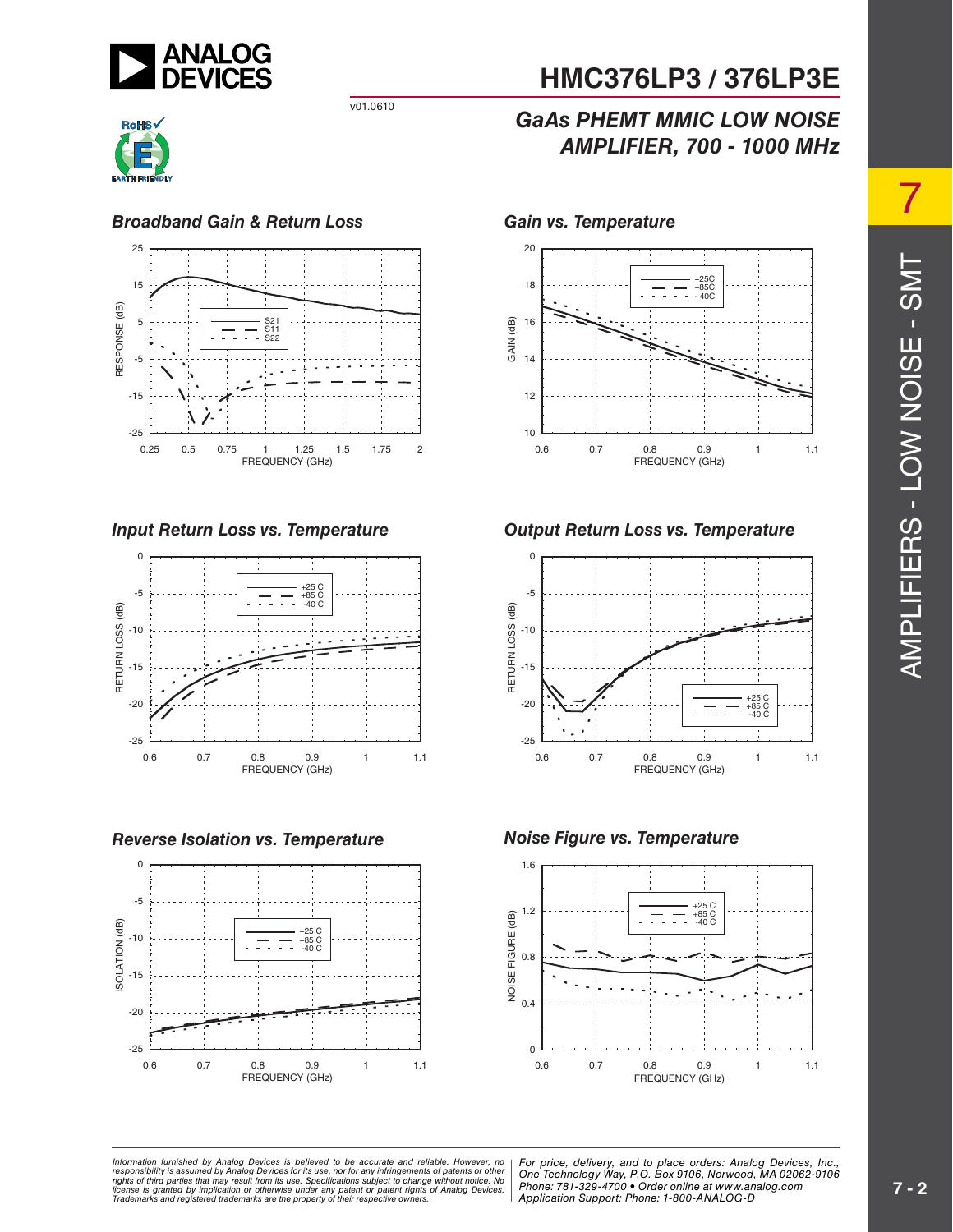



#### *P1dB vs. Temperature @ Idd = 73 mA Psat vs. Temperature @ Idd = 73 mA*



#### *Output IP3 vs. Temperature @ Idd = 73 mA*



#### *Absolute Maximum Ratings*

| Drain Bias Voltage (Vdd)                                                  | $+8.0$ Vdc              |
|---------------------------------------------------------------------------|-------------------------|
| $RF$ Input Power (RFIN)(Vs = +5.0 Vdc)                                    | $+15$ dBm               |
| <b>Channel Temperature</b>                                                | 150 $\degree$ C         |
| Continuous Pdiss (T = $85^{\circ}$ C)<br>(derate 11.83 mW/°C above 85 °C) | 0.769 W                 |
| <b>Thermal Resistance</b><br>(channel to ground paddle)                   | 84.5 °C/W               |
| Storage Temperature                                                       | $-65$ to $+150$ °C      |
| <b>Operating Temperature</b>                                              | -40 to +85 $^{\circ}$ C |



#### ECTROSTATIC SENSITIVE DEVICE OBSERVE HANDLING PRECAUTIONS

# **HMC376LP3 / 376LP3E**

### *GaAs PHEMT MMIC LOW NOISE AMPLIFIER, 700 - 1000 MHz*



#### *Gain, Noise Figure & Power vs. Supply Current @ 900 MHz*



#### *Typical Supply Current vs. Vdd with Rbias = 10 Ohms*

| Vdd (Vdc) | $Idd$ (mA) |
|-----------|------------|
| $+4.5$    | 73.0       |
| $+5.0$    | 73.4       |
| $+5.5$    | 73.6       |

#### *Recommended Bias Resistor Values for Various Idd*

| Idd (mA) | Rbias (Ohms) |  |  |
|----------|--------------|--|--|
| 60       | 12           |  |  |
| 70       | 10           |  |  |
| 80       | 9.1          |  |  |
| 100      | 6.8          |  |  |
| 120      | 5.1          |  |  |

ed by Analog Devices is believed to be accurate and reliable. However, no [For price, delivery, and to place orders: Analog<br>umed by Analog Devices for its use nor for any infringements of patents or other [One Technologu W at may result from its use. Specifications subject to change without notice. No<br>mplication or otherwise under any patent or patent rights of Analog Devices Phone: 781-329-4700 • Order online at www.a spective owners.  $\blacksquare$  Application S *Information furnished by Analog Devices is believed to be accurate and reliable. However, no*  responsibility is assumed by Analog Devices for its use, nor for any infringements of patents or other<br>rights of third parties that may result from its use. Specifications subject to change without notice. No<br>license is gr

*For price, delivery, and to place orders: Analog Devices, Inc., One Technology Way, P.O. Box 9106, Norwood, MA 02062-9106 Phone: 781-329-4700 • Order online at www.analog.com Application Support: Phone: 1-800-ANALOG-D*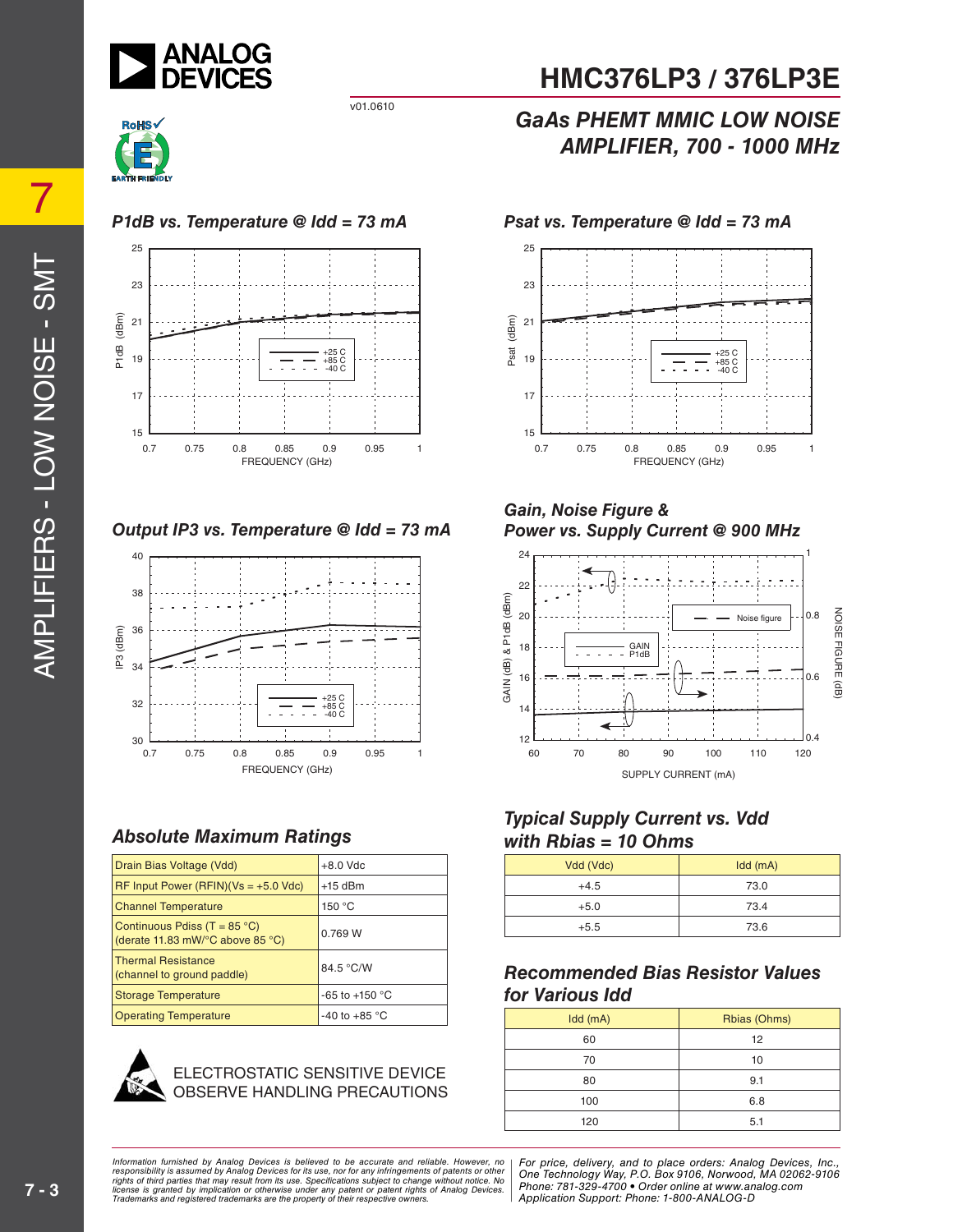

# **HMC376LP3 / 376LP3E**

### *GaAs PHEMT MMIC LOW NOISE AMPLIFIER, 700 - 1000 MHz*



#### *Outline Drawing*



- 5. PACKAGE WARP SHALL NOT EXCEED 0.05mm.
- 6. ALL GROUND LEADS AND GROUND PADDLE MUST BE SOLDERED TO PCB RF GROUND.
- 7. REFER TO HITTITE APPLICATION NOTE FOR SUGGESTED LAND PATTERN.

#### *Package Information*

| <b>Part Number</b> | Package Body Material                              | <b>Lead Finish</b> | <b>MSL Rating</b>     | Package Marking <sup>[3]</sup> |  |
|--------------------|----------------------------------------------------|--------------------|-----------------------|--------------------------------|--|
| HMC376LP3          | Low Stress Injection Molded Plastic                | Sn/Pb Solder       | $MSL1$ <sup>[1]</sup> | H376<br><b>XXXX</b>            |  |
| HMC376LP3E         | RoHS-compliant Low Stress Injection Molded Plastic | 100% matte Sn      | $MSL1^{[2]}$          | H376<br><b>XXXX</b>            |  |

[1] Max peak reflow temperature of 235  $^{\circ}$ C

[2] Max peak reflow temperature of 260 °C

[3] 4-Digit lot number XXXX

ed by Analog Devices is believed to be accurate and reliable. However, no | For price, delivery, and to place orders: Analog Devices, Inc.,<br>umed by Analog Devices for its use, not for any infringements of patents or other at may result from its use. Specifications subject to change without notice. No<br>polication or otherwise under any patent or patent rights of Analog Devices Phone: 781-329-4700 • Order online at www.a spective owners.  $\blacksquare$  Application S *Information furnished by Analog Devices is believed to be accurate and reliable. However, no*  responsibility is assumed by Analog Devices for its use, nor for any infringements of patents or other<br>rights of third parties that may result from its use. Specifications subject to change without notice. No<br>license is gr

*Phone: 781-329-4700 • Order online at www.analog.com Application Support: Phone: 1-800-ANALOG-D*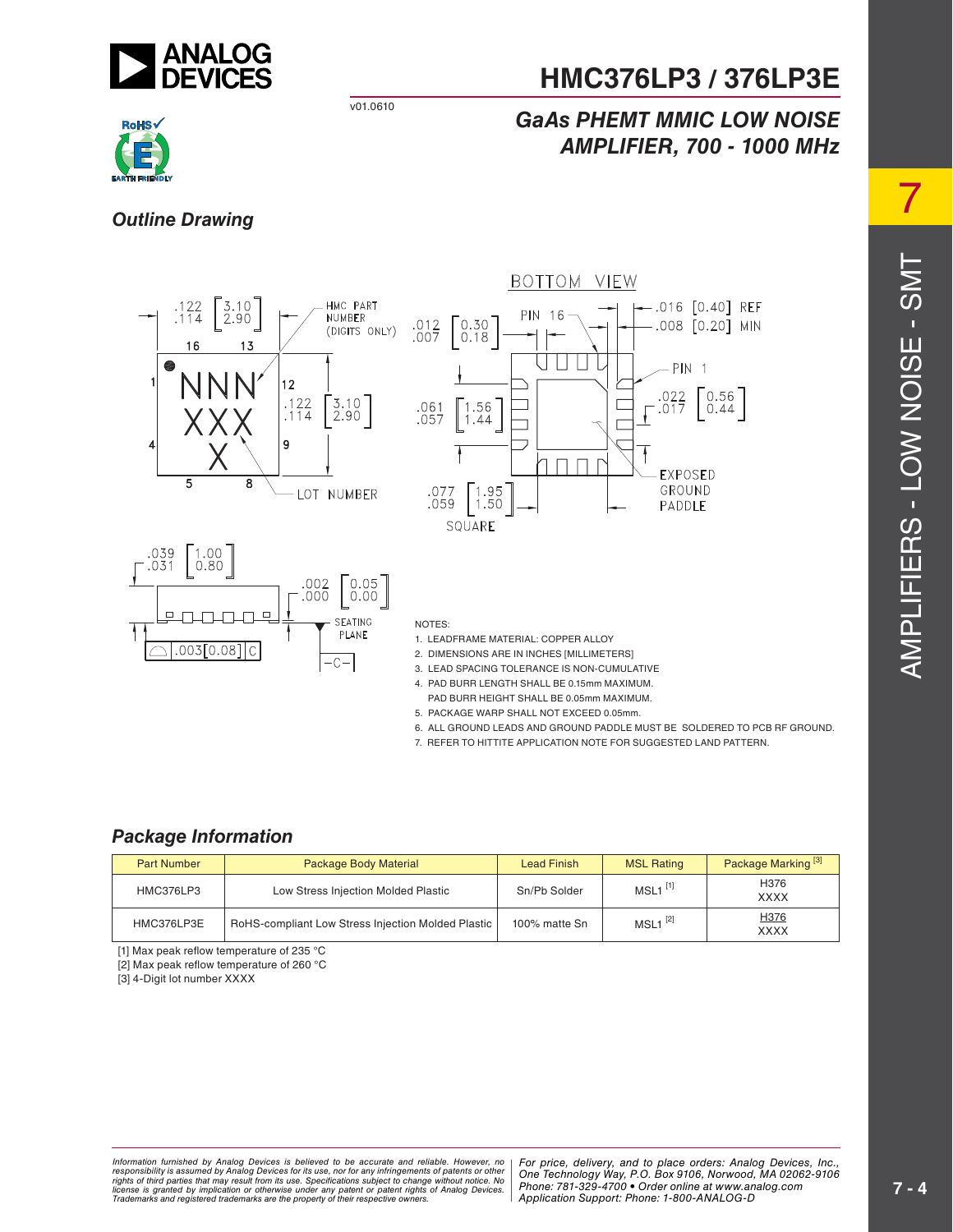

# **HMC376LP3 / 376LP3E**

### *GaAs PHEMT MMIC LOW NOISE AMPLIFIER, 700 - 1000 MHz*



#### *Pin Descriptions*

| <b>Pin Number</b>               | <b>Function</b> | <b>Description</b>                                                                                                             | <b>Interface Schematic</b> |
|---------------------------------|-----------------|--------------------------------------------------------------------------------------------------------------------------------|----------------------------|
| 1, 4, 5, 7, 9,<br>$12 - 14, 16$ | N/C             | No connection necessary. These pins may be connected<br>to RF/DC ground. Performance will not be affected.                     |                            |
| 2                               | <b>RFIN</b>     | This pin is matched to 50 Ohms with a 47 nH<br>inductor to ground. See application circuit.                                    | <b>RFINO</b>               |
| 3, 6, 10                        | <b>GND</b>      | These pins and package bottom must be<br>connected to RF/DC ground.                                                            | $\circ$ GND                |
| 8                               | Res             | This pin is used to set the DC current of the amplifier<br>by selection of external bias resistor.<br>See application circuit. | $Res$ $\circ$              |
| 11                              | <b>RFOUT</b>    | This pin is AC coupled and matched<br>to 50 Ohms from 0.7 - 1.0 GHz.                                                           | $\circ$ RFOUT              |
| 15                              | Vdd             | Power supply voltage. Choke inductor and bypass<br>capacitors are required. See application circuit.                           | $\bigcirc$ Vdd             |

#### *Application Circuit*



Note 1: L1, L2 and C1 should be located as close to the pins as possible.

at may result from its use. Specifications subject to change without notice. No<br>mplication or otherwise under any patent or patent rights of Analog Devices Phone: 781-329-4700 • Order online at www.a spective owners.  $\blacksquare$  Application S *Information furnished by Analog Devices is believed to be accurate and reliable. However, no*  responsibility is assumed by Analog Devices for its use, nor for any infringements of patents or other<br>rights of third parties that may result from its use. Specifications subject to change without notice. No<br>license is gr

ed by Analog Devices is believed to be accurate and reliable. However, no | For price, delivery, and to place orders: Analog Devices, Inc.,<br>s that may result from its use, nor for any infringements of patents or other | O *Application Support: Phone: 1-800-ANALOG-D*